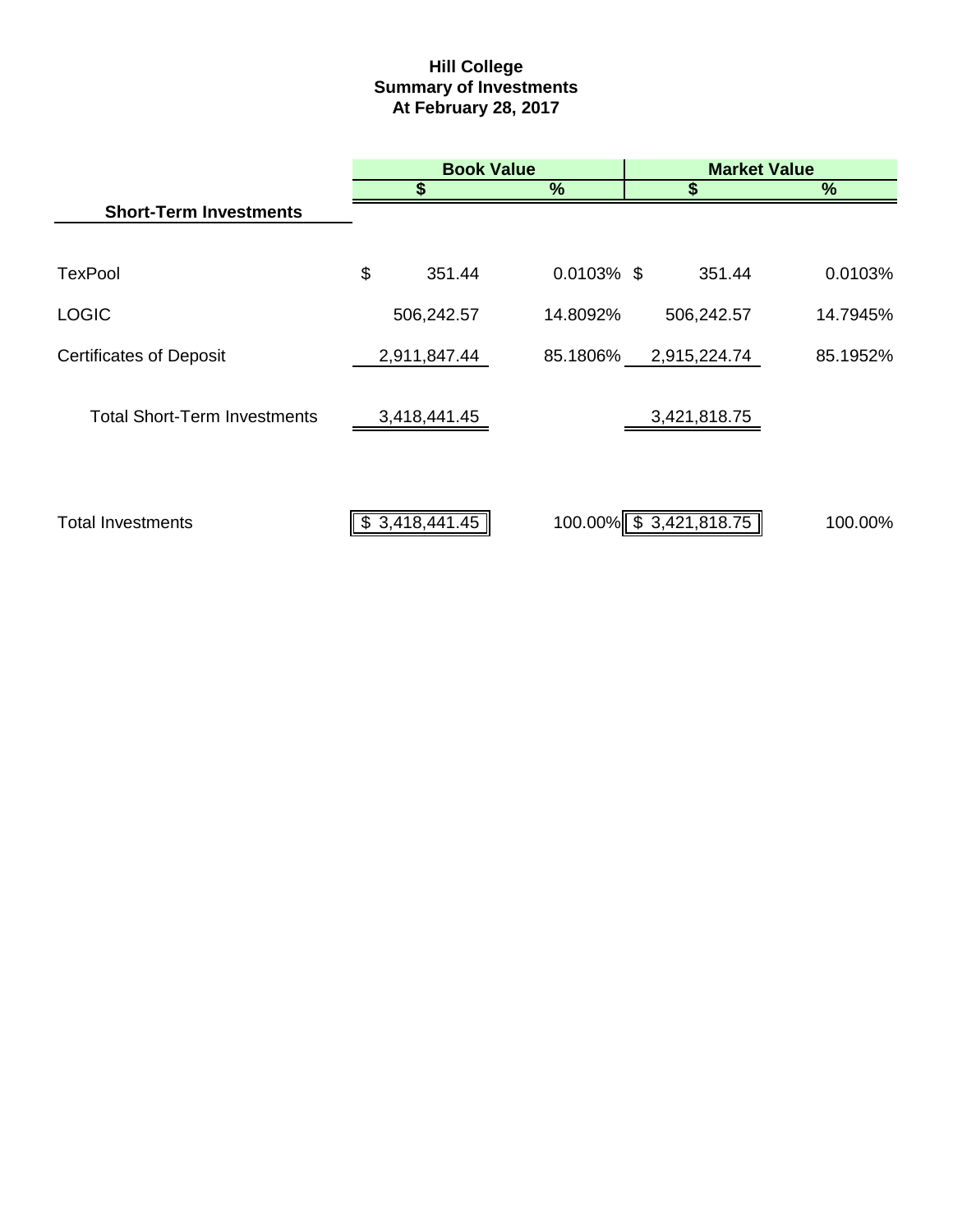## **Hill College Operating Fund Summary of Investments At February 28, 2017**

|                                     | <b>Book Value</b> |          | <b>Market Value</b> |          |  |
|-------------------------------------|-------------------|----------|---------------------|----------|--|
|                                     |                   | %        | S                   | $\%$     |  |
| <b>Short-Term Investments</b>       |                   |          |                     |          |  |
| <b>TexPool</b>                      | \$<br>297.77      | 0.0112%  | 297.77              | 0.0112%  |  |
| <b>LOGIC</b>                        | 506,142.03        | 18.9939% | 506,142.03          | 18.9812% |  |
| <b>Certificates of Deposit</b>      | 2,158,314.96      | 80.9949% | 2,160,098.10        | 81.0076% |  |
| <b>Total Short-Term Investments</b> | 2,664,754.76      |          | 2,666,537.90        |          |  |
| <b>Total Investments</b>            | 2,664,754.76      | 100.00%  | 2,666,537.90        | 100.00%  |  |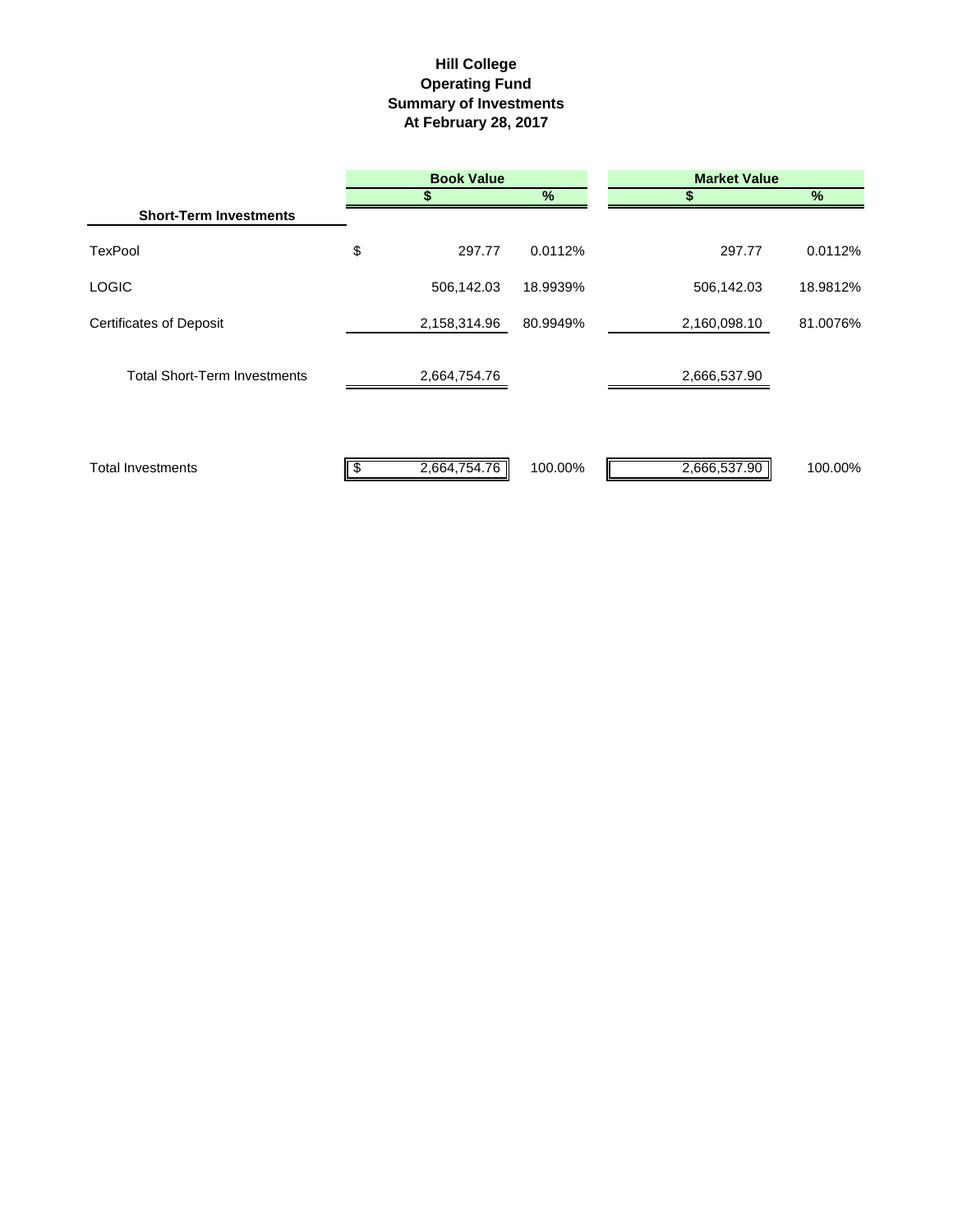## **Summary of Investments At February 28, 2017 Hill College Endowment Fund**

|                                     | <b>Book Value</b>        |           | <b>Market Value</b> |               |  |
|-------------------------------------|--------------------------|-----------|---------------------|---------------|--|
|                                     |                          | %         |                     | $\frac{1}{2}$ |  |
| <b>Short-Term Investments</b>       |                          |           |                     |               |  |
| <b>TexPool</b>                      | \$<br>52.47              | 100.0000% | 52.47               | 100.0000%     |  |
| <b>LOGIC</b>                        | $\overline{\phantom{a}}$ | 0.0000%   |                     | 0.0000%       |  |
| <b>Certificates of Deposit</b>      |                          | 0.0000%   |                     | 0.0000%       |  |
| <b>Total Short-Term Investments</b> | 52.47                    |           | 52.47               |               |  |
| <b>Total Investments</b>            | 52.47                    | 100.00%   | 52.47               | 100.00%       |  |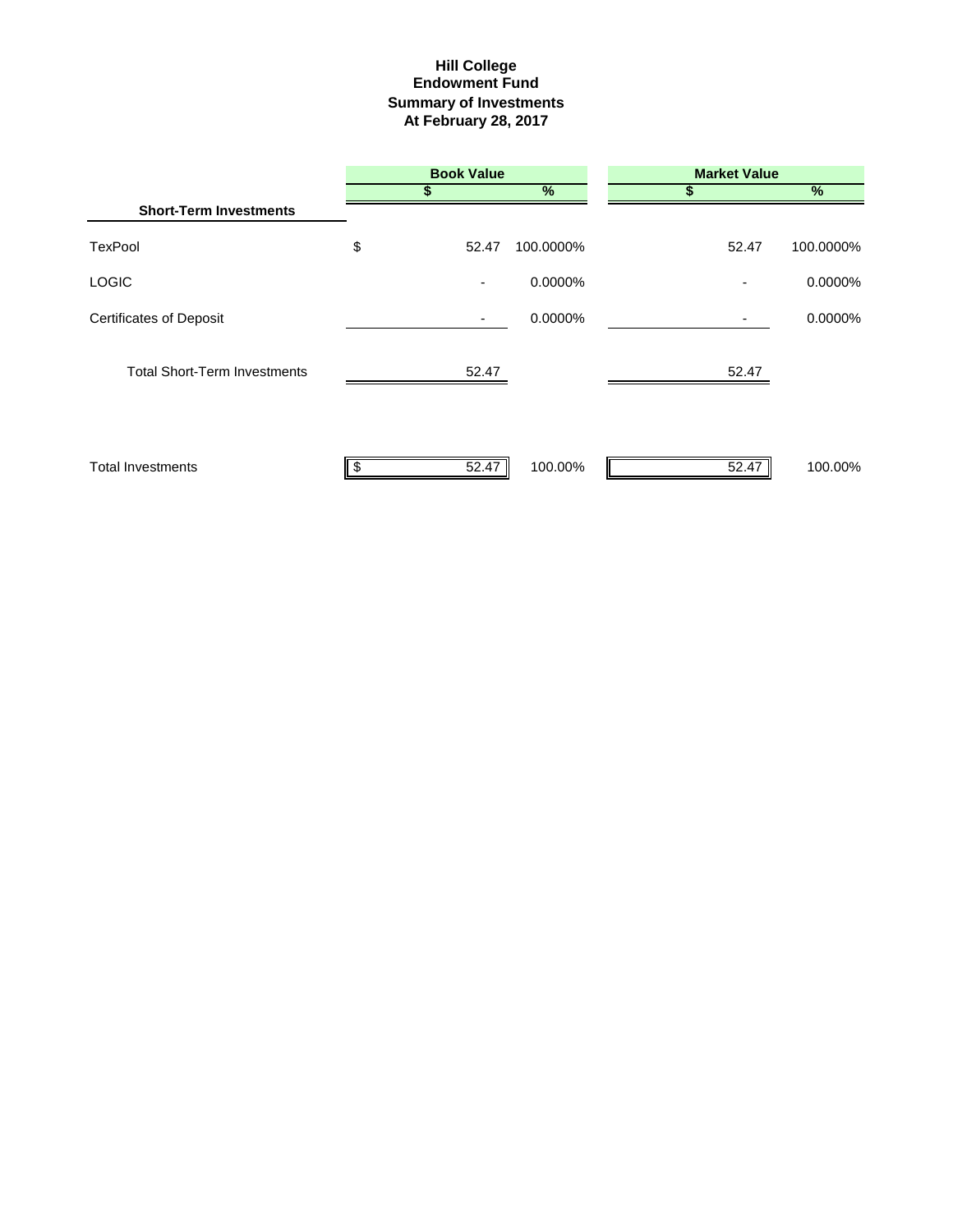#### **Interest and Sinking Fund Summary of Investments At February 28, 2017 Hill College**

|                                     | <b>Book Value</b> |               | <b>Market Value</b> |          |  |
|-------------------------------------|-------------------|---------------|---------------------|----------|--|
|                                     |                   | $\frac{9}{6}$ | S                   | %        |  |
| <b>Short-Term Investments</b>       |                   |               |                     |          |  |
| <b>TexPool</b>                      | \$<br>1.20        | 51.0638%      | 1.20                | 51.0638% |  |
| <b>LOGIC</b>                        | 1.15              | 48.9362%      | 1.15                | 48.9362% |  |
| <b>Certificates of Deposit</b>      | ٠                 | 0.0000%       |                     | 0.0000%  |  |
| <b>Total Short-Term Investments</b> | 2.35              |               | 2.35                |          |  |
| <b>Total Investments</b>            | 2.35              | 100.00%       | 2.35                | 100.00%  |  |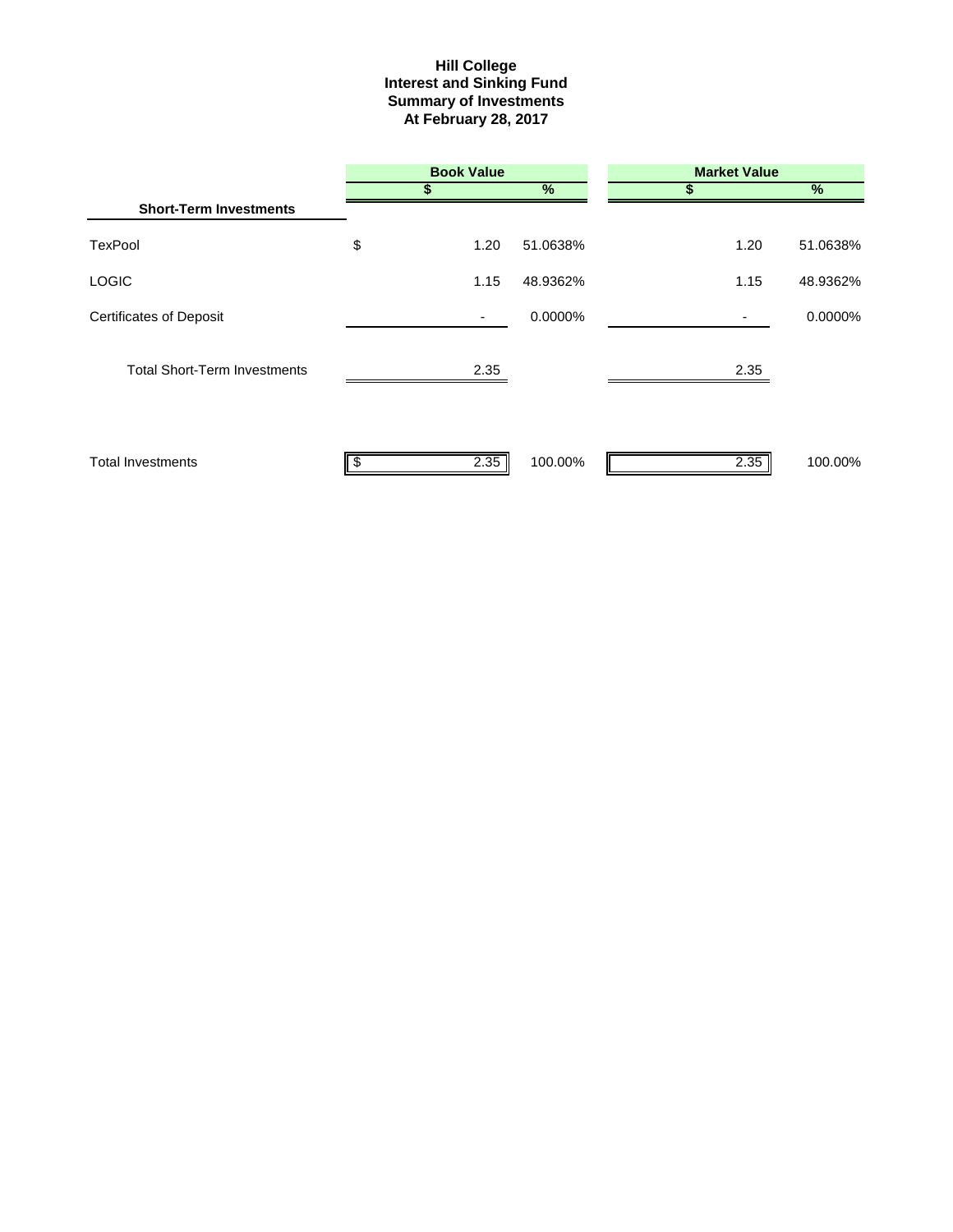#### **Summary of Investments At February 28, 2017 Special Revenue Fund Hill College**

|                                     | <b>Book Value</b> |          | <b>Market Value</b> |               |  |
|-------------------------------------|-------------------|----------|---------------------|---------------|--|
|                                     |                   | %        | S                   | $\frac{1}{2}$ |  |
| <b>Short-Term Investments</b>       |                   |          |                     |               |  |
| <b>TexPool</b>                      | \$<br>٠           | 0.0000%  |                     | 0.0000%       |  |
| <b>LOGIC</b>                        | 99.39             | 0.0132%  | 99.39               | 0.0132%       |  |
| <b>Certificates of Deposit</b>      | 753,532.48        | 99.9868% | 755,126.64          | 99.9868%      |  |
| <b>Total Short-term Investments</b> | 753,631.87        |          | 755,226.03          |               |  |
| <b>Total Investments</b>            | 753,631.87<br>Ъ   | 100.00%  | 755,226.03          | 100.00%       |  |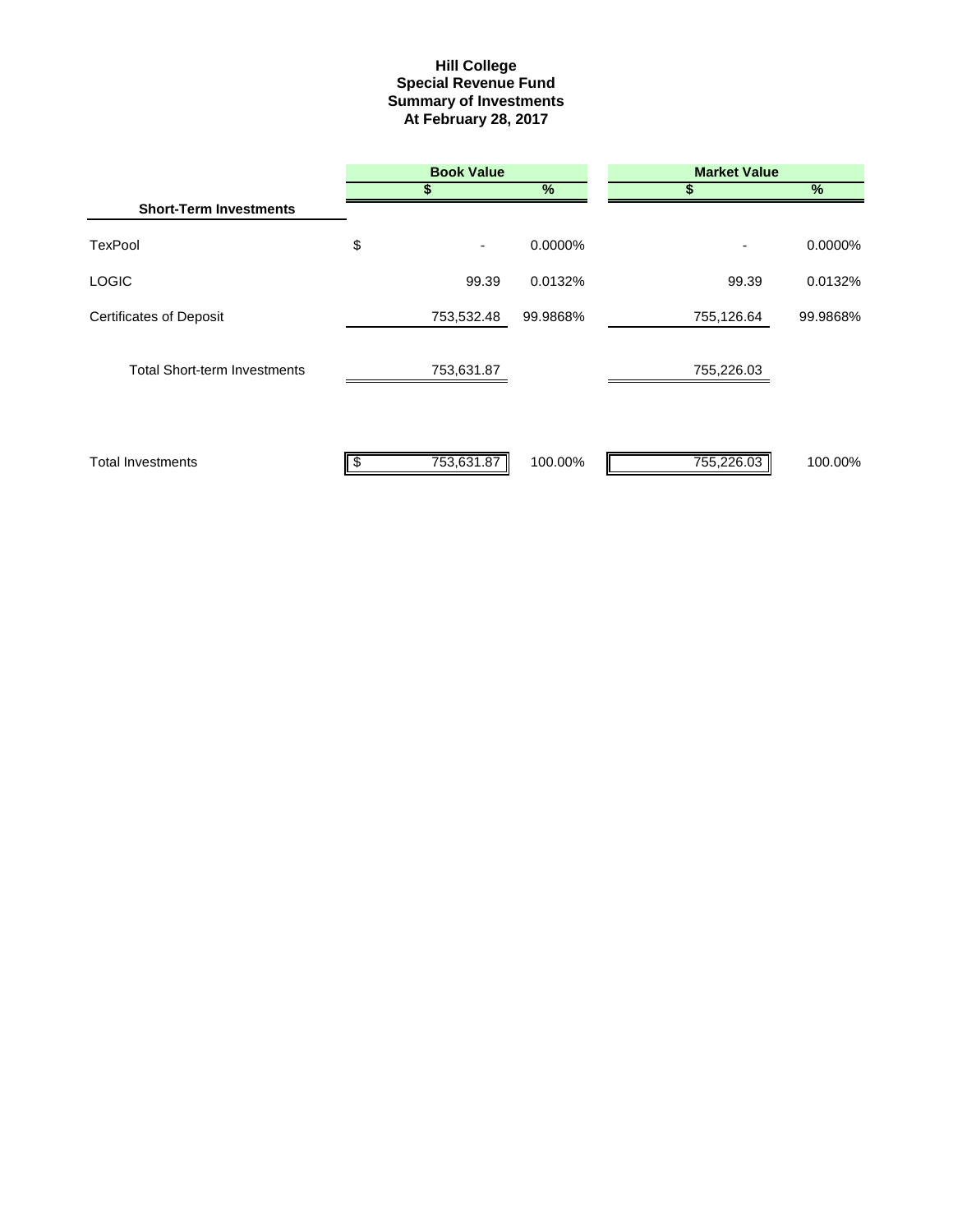## **Hill College Operating Fund Statement of Changes in Investment Assets Quarter Ended February 28, 2017**

|                                                       | <b>Book Value</b> |                              |     | <b>Market Value</b> |
|-------------------------------------------------------|-------------------|------------------------------|-----|---------------------|
| <b>Beginning Investment Assets - 11/30/16</b>         | \$.               | 2,659,461.67 \$ 2,659,461.67 |     |                     |
| Receipts\Contributions                                |                   |                              |     |                     |
| Investment Income                                     |                   | 5,293.09                     |     | 5,293.09            |
| Accrued Interest Income                               |                   | ٠                            |     | 1,783.14            |
| <b>Distribution</b>                                   |                   |                              |     |                     |
| Net Realized Gains (Losses)                           |                   |                              |     |                     |
| Changes in Net Unrealized Appreciation/(Depreciation) |                   |                              |     |                     |
| <b>Ending Investment Assets - 2/28/17</b>             |                   | 2,664,754.76                 | \$. | 2,666,537.90        |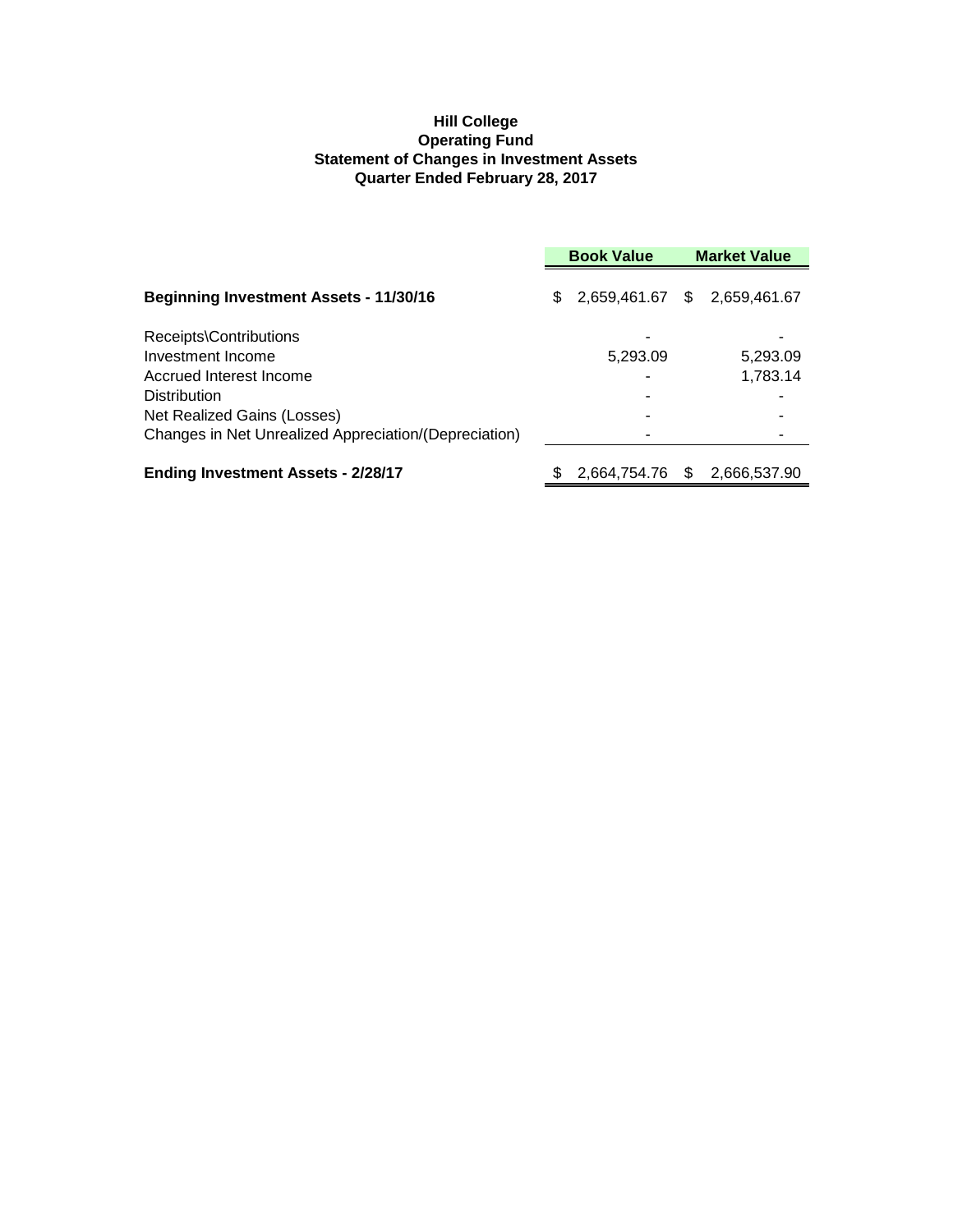## **Hill College Endowment Fund Statement of Changes in Investment Assets Quarter Ended February 28, 2017**

|                                                       | <b>Book Value</b> |       | <b>Market Value</b> |       |
|-------------------------------------------------------|-------------------|-------|---------------------|-------|
| <b>Beginning Investment Assets - 11/30/16</b>         | \$                | 52.47 | \$.                 | 52.47 |
| Receipts\Contributions                                |                   |       |                     |       |
| Investment Income                                     |                   |       |                     |       |
| Accrued Interest Income                               |                   |       |                     |       |
| <b>Distribution</b>                                   |                   |       |                     |       |
| Net Realized Gains (Losses)                           |                   |       |                     |       |
| Changes in Net Unrealized Appreciation/(Depreciation) |                   |       |                     |       |
| <b>Ending Investment Assets - 2/28/17</b>             | \$                | 52.47 |                     | 52.47 |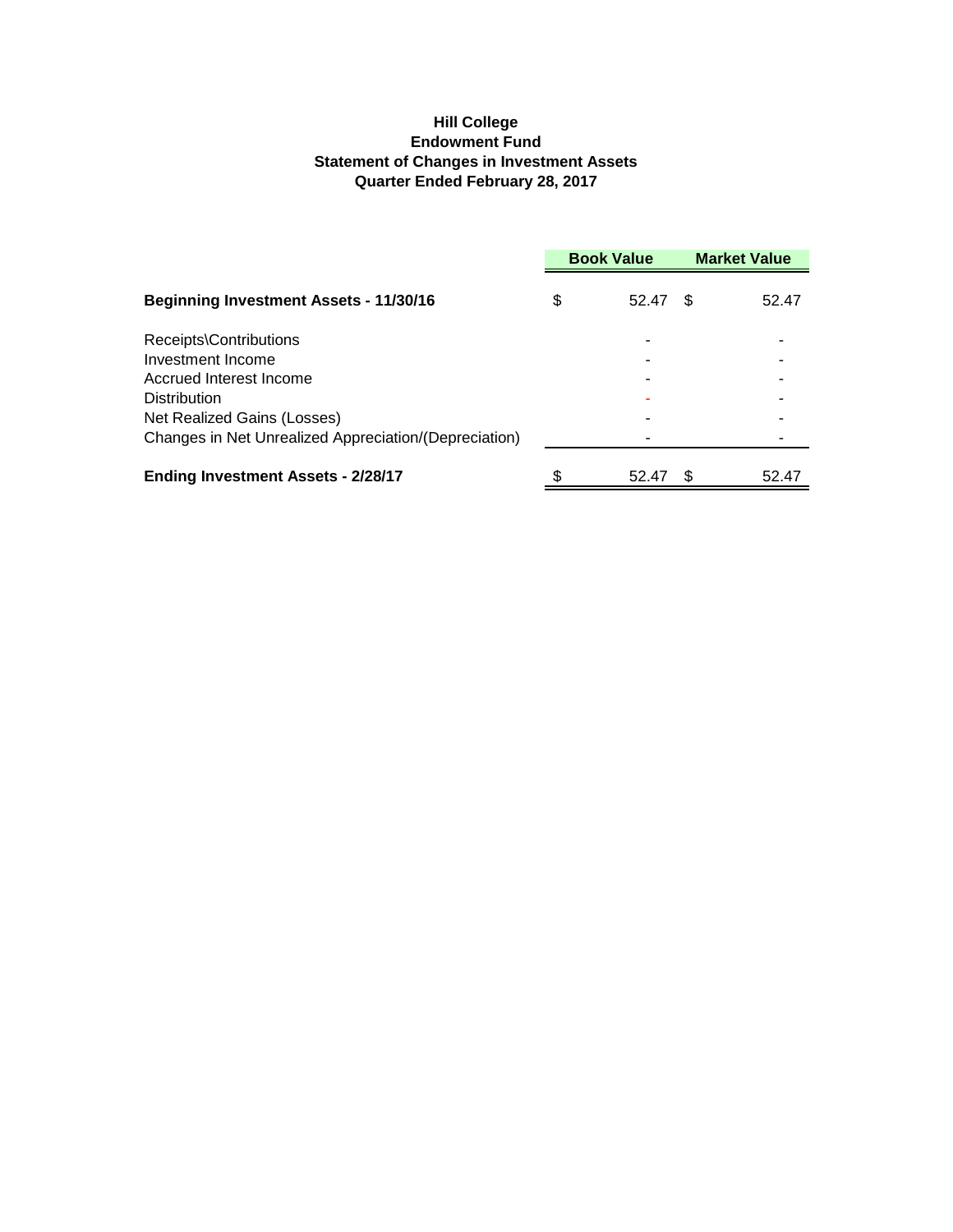## **Hill College Interest & Sinking Fund Statement of Changes in Investment Assets Quarter Ended February 28, 2017**

|                                                       | <b>Book Value</b> |      | <b>Market Value</b> |      |
|-------------------------------------------------------|-------------------|------|---------------------|------|
| <b>Beginning Investment Assets - 11/30/16</b>         | \$                | 2.35 | - \$                | 2.35 |
| Receipts\Contributions                                |                   |      |                     |      |
| Investment Income                                     |                   |      |                     |      |
| Accrued Interest Income                               |                   |      |                     |      |
| <b>Distribution</b>                                   |                   |      |                     |      |
| Net Realized Gains (Losses)                           |                   |      |                     |      |
| Changes in Net Unrealized Appreciation/(Depreciation) |                   |      |                     |      |
| <b>Ending Investment Assets - 2/28/17</b>             | \$                | 2.35 | Ж,                  | 2.35 |